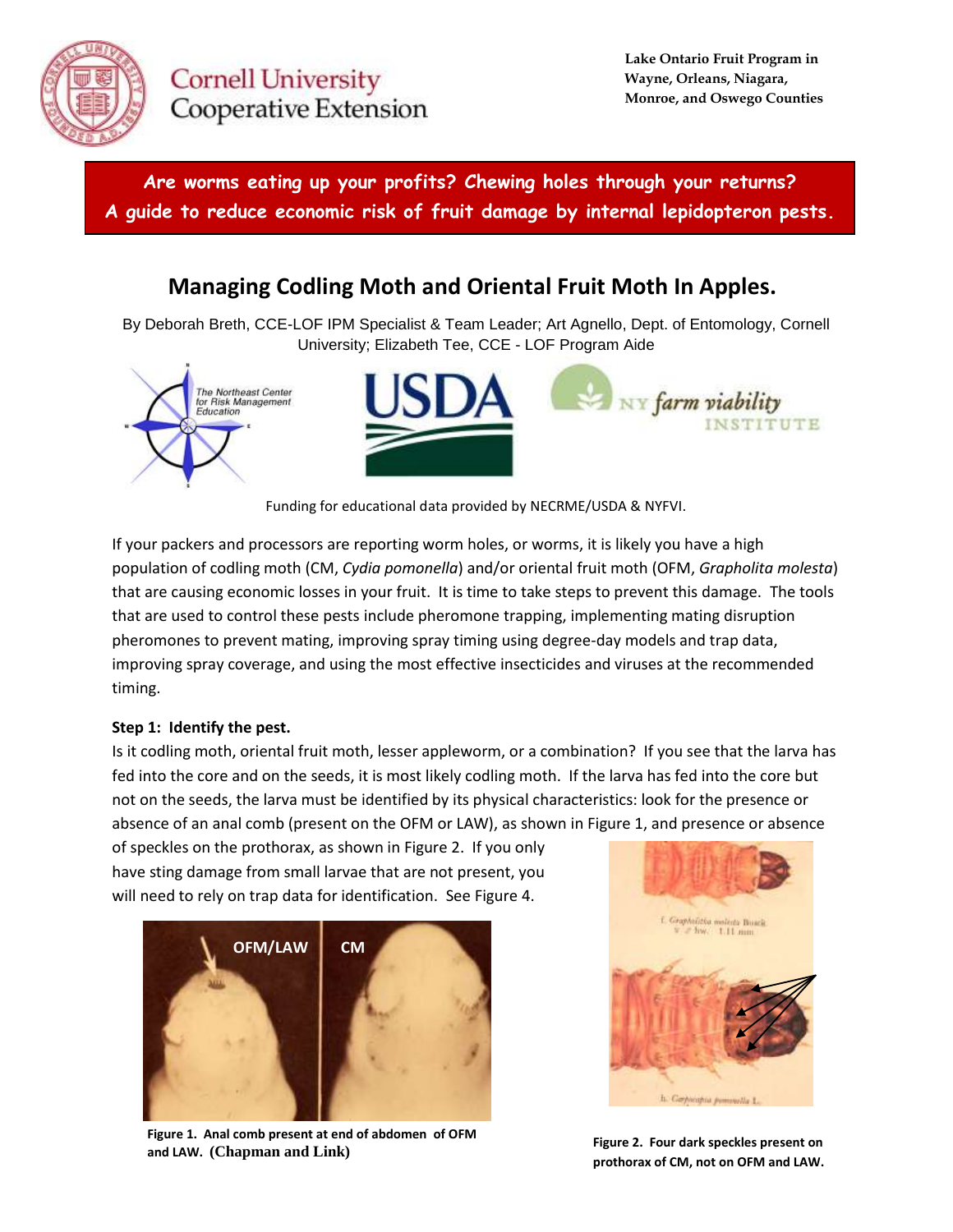## **Step 2: Monitor moth flight for biofix, peak flights, and seasonal trap totals.**

Monitor moth flight to mark biofix (first sustained moth catch) and identify when to start running degree-day developmental models. Use an appropriate pheromone lure for each insect species (CM or OFM).

**If no mating disruption pheromones are being applied,** use a standard lure for OFM, and use an L2 (long-life) lure for CM. There are several types of traps available including large delta, wing, and diamond shaped traps. The trap thresholds of the pests were based on traps the size of the small Pherocon IIB (see Figure 5). The bigger the trap, the more moths you will catch but there are no scientifically-based adjustments available if larger Delta traps are used, but they can be used.

Traps are best hung in trees at about 5-6 feet high in the tree canopy for CM and OFM. The OFM traps will also catch lesser apple worm (LAW) so it will be important to know how to distinguish between the two. A trap set at least every 10 acres is the minimum number recommended in orchards with a history of damage. A few traps should be placed around the edges to intercept moths immigrating into the orchard.

Monitor traps 2-3 times per week until biofix is set. Record first moth capture and mark biofix after catching more than 1 moth two weeks in a row (sustained trap catch). Trap supplies can be purchased from many agricultural suppliers. Follow manufacturers' guidelines for proper trap and lure maintenance and replacement.

**Pheromone traps used when mating disruption pheromones** require a different trap set up, since the key to mating disruption is to prevent the male from finding the female or lure by saturating the orchard canopy with the female lure. When using CM mating disruption pheromones, the CM-DA combo lure (using a combination of CM sex pheromone and pear ester) is more attractive to both male and female moths increase the sensitivity of the traps to detect CM activity. The standard lure for OFM can be hung 5-6 feet high in the canopy. The same traps are used but some researchers think that the large Delta trap hung in top third of the tree canopy will increase the chances of catching a moth if present in a disrupted orchard. In mating disrupted orchards, CM traps should be hung in the top third of the tree canopy attached to a bamboo pole. An effective trap distribution pattern is 1 trap per species for about every 5 acres in the disrupted orchard. Adding a few traps in orchards outside the disruption area has proven to be a good indicator of the outside population pressure if suitable locations exist, preferably upwind of the disrupted area. Traps hung downwind of disrupted acreage will be less accurate. Do not hang these traps in the same tree as the pheromone dispensers.

## **Trap Thresholds: What they are and how to use them.**

A trap threshold is the number of moths captured in a trap indicating a population size at which economic damage will likely ensue if control methods are not implemented. These numbers are suggested thresholds and will be influenced by lure type and trap size.

OFM suggested trap thresholds: If apples have > 30 oriental fruit moths per trap per week for the first flight, and >10 moths per week for the 2<sup>nd</sup>-4<sup>th</sup> flights, there is a potentially treatable population. In peaches, if there are >15 moths per trap per week for the first flight, there could be potential fruit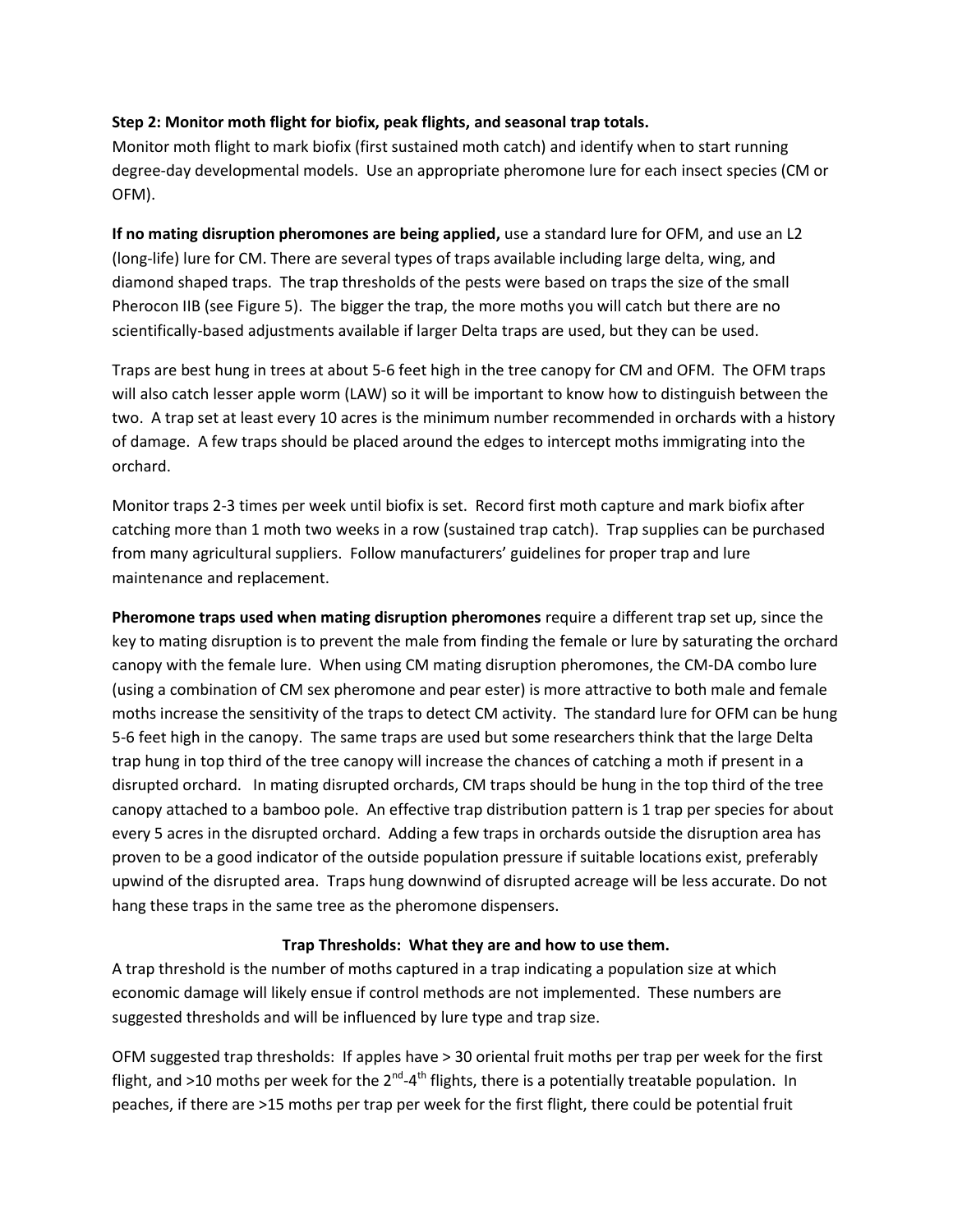infestation problems if control steps are not taken. The suggested trap threshold for OFM in peaches for 2<sup>nd</sup>-4<sup>th</sup> flight is 10 moths per trap per week.

CM suggested trap thresholds: If > 5 codling moths are caught per trap per week using standard lures, there can be problems in fruit from future generations. High trap counts are a warning to prepare for an application in 5-7 days. If trap counts continue to exceed threshold throughout the season, maintain insecticide coverage on a 2 week interval.

## **Step 3. Review insecticide choices and timing.**

Ask your consultant or extension specialist for a review of spray timing and insecticide choices. Spray timing for these pests is directed at newly hatched larvae since most insecticides are not effective at controlling adults. High trap counts do not trigger an immediate insecticide application; there is a lag period for egg hatch after the moths fly. Regional trap counts for the past season will show trends in when egg hatch of these pests was expected based on trap biofix (first sustained trap catch) and degreeday accumulations. The first oriental fruit moth capture is usually noted in late April to the first week of May, or when peaches are at pink bud. The first codling moth emergence typically occurs during bloom in apples. The higher the population of overwintering CM or OFM, the earlier first trap catch can be expected.



In orchards with high codling moth populations, we typically see 2 peak moth flights emerging from the overwintering larvae; the first is a normal "A" peak, about mid-late May, and the second "B" peak occurs mid-late June and can be a smaller or larger peak than the "A" peak. Both cases can be seen in Figure 3. The second flight typically begins in mid-late July.

The PETE (Predictive Extension Timing Estimator) degree-day model suggests the best spray dates for the first generation should be about 200-250 DD (base 50°F) after first sustained catch, with a second application about 2 weeks later (or one week if using pyrethroids). But this spray timing does not provide sufficient residual insecticide to last through the time when we would have significant egg hatch from the "B" peak of the first flight usually early July. So under very high populations, a third insecticide spray is necessary to prevent larval penetration of the fruit. If this late flight goes uncontrolled, it will contribute to multiple peaks for the second flight in late August and September. It is critical to use the more effective insecticides (rated as a "3" in Table 2) for internal lep pests at these timings to prevent future generations that will infest the fruit closer to harvest. The  $2^{nd}$  generation CM sprays should be applied 1260 DD (base 50°F) after biofix and 2 weeks later. However, 3 sprays may be needed if the first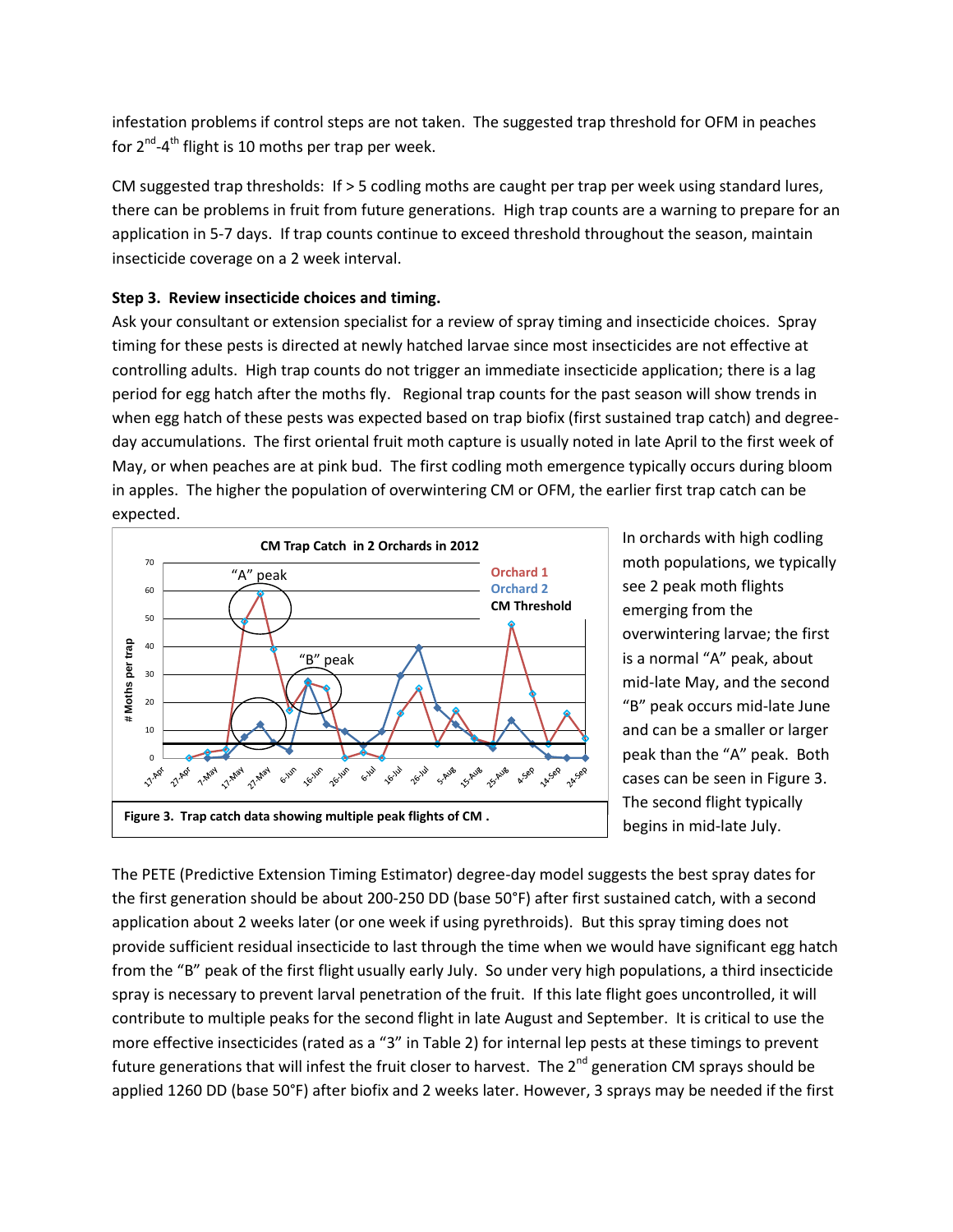generation was not well controlled and trap counts continue to exceed threshold. Under low to moderate population pressure, 1-2 sprays will be necessary to control the second generation.

If OFM larvae are identified as the main internal-feeding species found in fruit at harvest, there was likely a late flight of OFM, which is common in early September if early season OFM generations are not controlled, or if apples are located near harvested peach plantings. High trap numbers will predict infestation, especially in later harvested apple varieties.

If spray timings were close to those predicted by the combination of trap catch and degree days, then consider the possibility of inadequate spray coverage, or resistance to organophosphates, or a weakness in residual protection using pyrethroids.

#### **Time insecticide applications based on trap data and degree day (DD) models for egg hatch.**

Spray timing for these pests is directed at newly hatched larvae, since most insecticides are not effective at controlling adults. There is a lag period for egg hatch after the moths fly.

The first spray for CM is recommended at first egg hatch, which occurs 220-250 DD (base 50°F) after sustained trap catch. But the timing depends on insecticide choice. Rimon (which is more ovicidal) should be applied at 75-100 DD 50°F after CM biofix; for Calypso, Assail, Delegate, Altacor, Belt, or Voliam Xpress or Voliam Flexi, 200-250 DD 50°F after biofix. An additional option is to apply a granulosis virus formulation at 200-250 DD 50°F. High moth pressure requires 2-3 sprays for the first generation, but in lower pressure orchards (with counts of less than 5 moths per trap per week), you can control CM with a single spray timed at 350 DD 50°F. Research in Washington and Michigan has shown that codling moth mating and egg laying activities take place primarily during a four-hour period, beginning around dusk, if temperatures are above 60°F during that period. Temperatures below 60°F impede male activity and prevent mating, so a cooler spring will delay significant egg hatch for the first generation. If weather data is available to predict this, it can be incorporated into the degree day model as egg hatch will occur 220 DD 50°F after the first flight when evening temperatures >60F.

The first insecticide spray for OFM in peaches is recommended at 175 DD (base 45°F) after biofix (petal fall) and a second spray 10-14 days later, until trap counts subside; in apples, 1st generation OFM can be controlled with the petal fall spray. In summer, sprays for OFM in apples are applied 3-4 days after peak trap catch, or 7 days after the start of the 2nd flight.

## **Step 4: Check spray coverage and insecticide resistance.**

Spray coverage or insecticide resistance should be considered as contributing factors if spray timing was good. Spray coverage tests can easily be conducted using Surround kaolin clay – if you do not see residue in the top third of the tree canopy and on the fruit in the tops of trees, this is a primary weak point in your spray program that cannot be overcome with more sprays of expensive insecticides. Much of the egg laying activity happens in the tree tops, and research shows that lack of pruning contributes to poor spray coverage; consequently most of the damage occurs in the tops. If you are still relying on organophosphates and pyrethroids, there may also be some resistance to these insecticides in the insect population.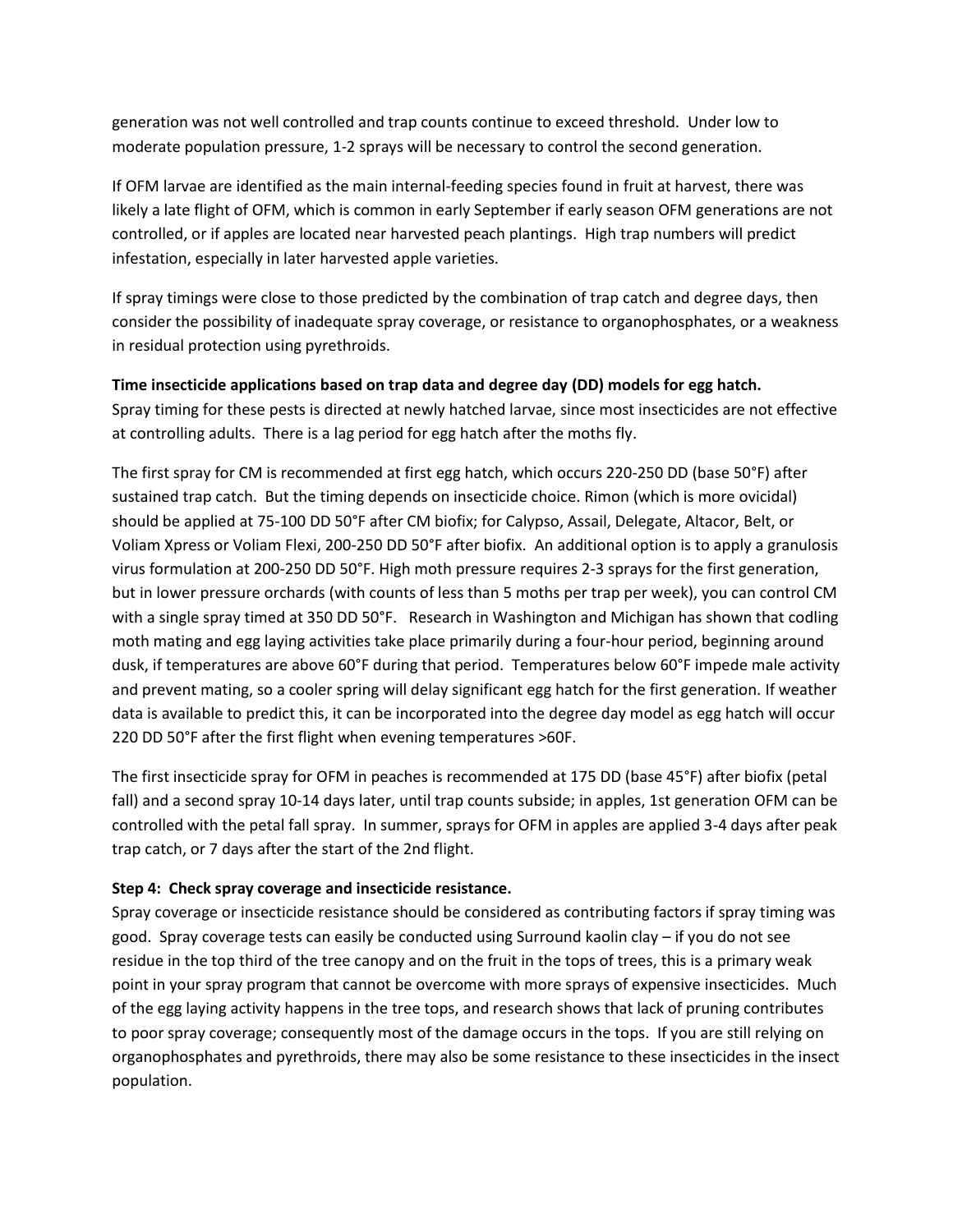### **Step 5: Consider whether or not to use mating disruption pheromones.**

**Should you use mating disruption (MD) or not?** We have seen cases where the cost of mating disruption is made back many times over in high pressure orchards that would otherwise suffer damage of more than 5% in high value varieties having a yield of 1000 bushels per acre. Mating disruption pheromones are very effective tools for cleaning up an infested orchard. Several pheromone products are available for disrupting the mating behavior of codling moth and oriental fruit moth. We've experienced the most success with time-release products such as Isomate CM/OFM TwinTube dispensers at 200 per acre, or Checkmate Duel CM/OFM at 200 per acre. A third option is the Suterra Checkmate Puffer, deployed at 1 unit per acre, with 1-2 rows of hand-applied dispensers around the outside edges of the orchard. Although some growers have shown success using sprayable pheromones to avoid the labor of installing hand-applied dispensers, this is very management-intensive, is ineffective with rainfall, and growers tend to wait to see moth flight before planning an application. The delay between first moth catch and applying pheromone allows a period of time when mating will occur; consequentially, we see egg laying and larval fruit penetration when sprayable pheromones are applied after the flight. For assistance in designing a dispenser distribution plan for your farm, feel free to call Debbie Breth.

#### **How do I adjust insecticide timings when using MD pheromones ?**

When pheromone products are implemented at the proper rate under high overwintering insect pressure, the same DD timings will be used and it will still be necessary to apply 2-3 well timed sprays for the first generation of CM, and 1-2 for the second generation, so as to result in no fruit damage during the first season. The impact of the first season of MD under high pressure is the elimination of September insecticides targeting these pests. In the second season, if no damage occurred during the first season, continue using pheromones at the same rate, but you should be able to reduce insecticide applications to 2 for the first generation and 1 for the second generation. In the third season with mating disruption, our experience has shown we can reduce insecticides that target CM to 1 per generation and reduce the pheromone rate by 25% of Isomate CM/OFM from 200 to 150 dispensers per acre and Suterra Puffers from 1 puffer per acre to 1 puffer per 1.25 acres.

If there is a high pest population outside your orchard that you are unable to control due to land ownership or other issues, you may want to consider a protective edge spray program based on trap catch and DD timing of the traps outside of your orchard. But beware, your pheromones will travel downwind and disrupt flight resulting in no moths caught in traps downwind from the disrupted area, misleading you to believe there are no moths in the neighborhood.

## **Control recommendation based on damage levels suffered the previous season:**

## More than 5-10% damage? Starting with a high overwintering population of codling moth and oriental fruit moth.

- 1. Hang MD pheromones for CM/OFM during pink bud in apples.
- 2. Hang pheromone traps at pink bud for CM in top 1/3 of tree canopy and mark biofix date for CM. Hang OFM traps in late April, 5 feet off ground in the tree canopy and mark biofix for OFM.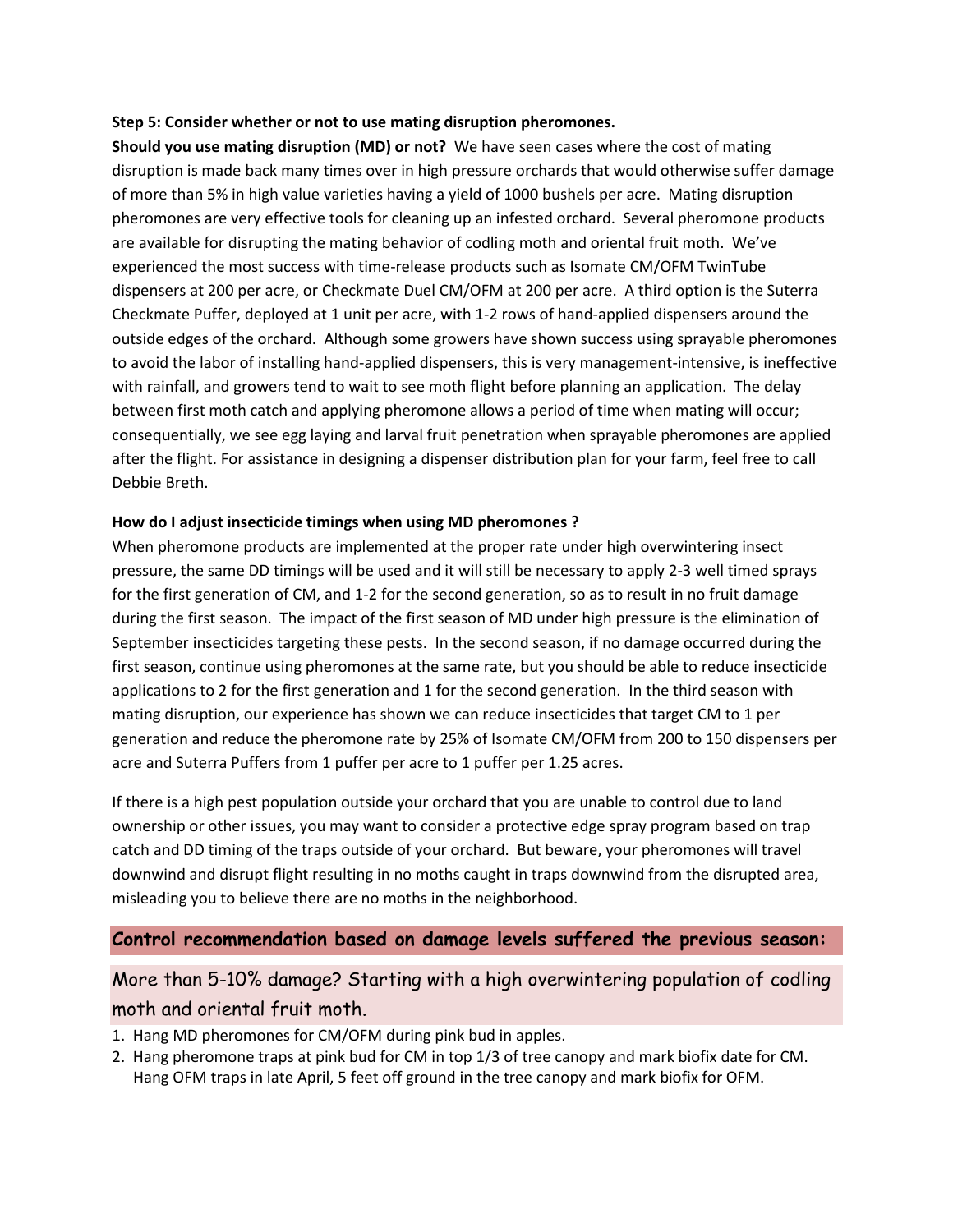- 3. Spray the most effective insecticides for the first generation starting at first egg hatch, and follow up with 1-2 more biweekly sprays. Do not rely on pyrethroids for this generation. When trap numbers start to increase again for the second flight, add 200 DDF to the date of increase, or treat 5-7 days after a high trap catch using another effective insecticide class and apply a second spray in 2 weeks.
- 4. Monitor fruit for damage in July to assess control of the first generation and again in late August.
- 5. If apples have less than 2% damage after the first high pressure season, the second season insecticide load can be reduced to 1-2 per generation, but decisions must be made based on trap data and monitoring for damage in fruit.
- 6. Do not reduce the MD pheromone disruption rate until after 2 seasons with no damage.

## Are Moderate CM/OFM populations or hot spots causing economic losses in fruit?

Identify pests and monitor moth activity with traps to improve timing of insecticides based on thresholds and degree-day models described above. Check spray coverage especially in trees taller than 15 feet. Consider mating disruption: formulations of Checkmate or Isomate dispensers or Puffers would work well in these cases; these are easily applied once in the spring (pre-bloom) with a little labor, and then can be left to work for the whole season with no additional applications.

## Low to nonexistent CM/OFM populations?

If you see no fruit damage and low trap counts without mating disruption, consider yourself lucky! Keep up the good work, and review the above guidelines for trap monitoring, thresholds, and DD model timing, to ensure your continued success.

Figure 4. Identifying moths in traps.



Figure 5. (Left) Pherocon IIB trap with Trece standard OFM lure. (Right) Hang CM traps in top of tree canopy when using mating disruption pheromones.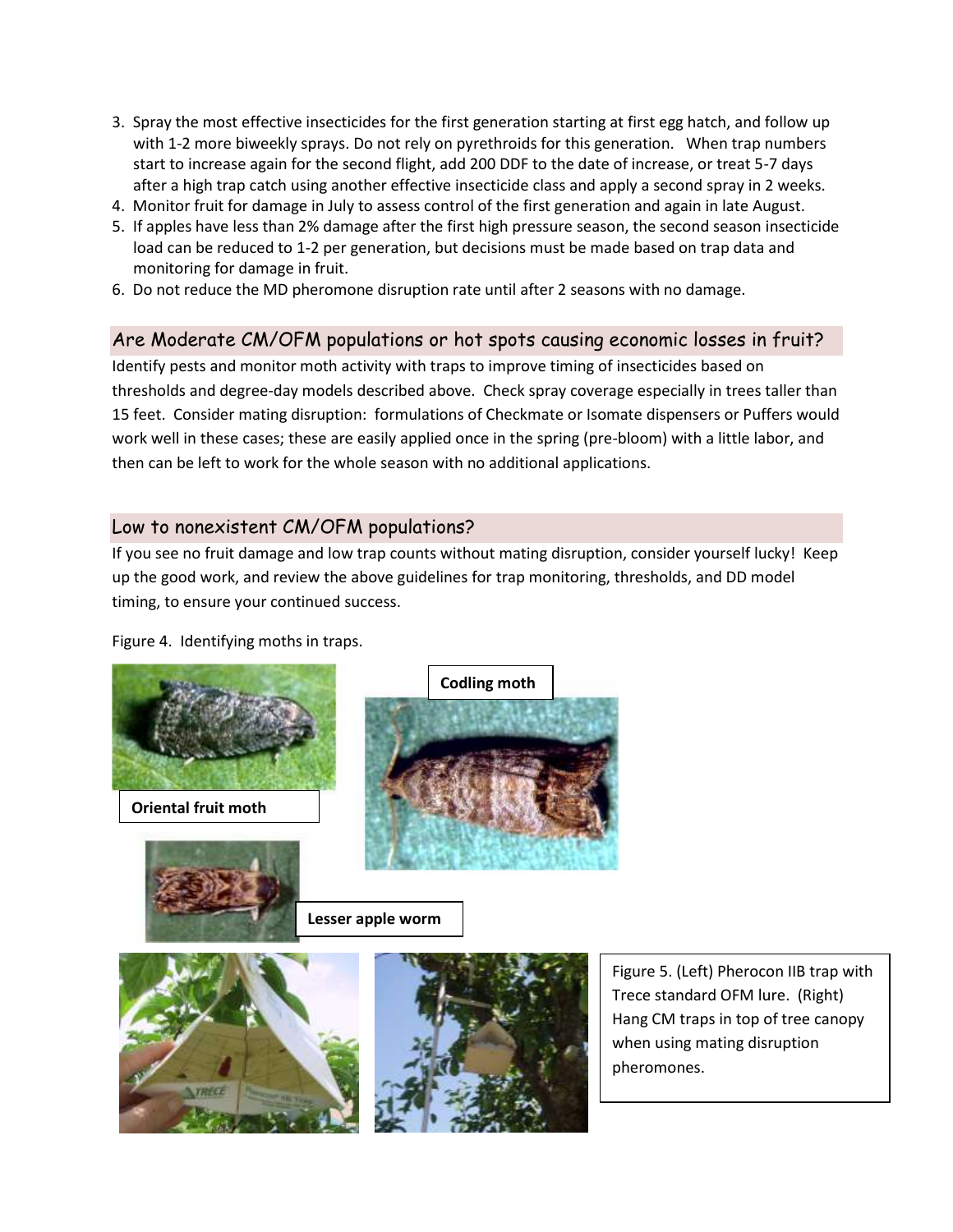(200/acre). (Right) Suterra Puffer, aerosol can of pheromone in cabinet – 1/acre. Figure 6. (Left) Isomate CM/OFM Twin Tube on PVC hoop for installing in tree top (200/acre). (Center) Checkmate Duel CM/OFM membrane pheromone dispenser









Figure 7. (Left) Shoot tip infested with OFM larva. (Right) CM or OFM newly hatched larva penetrated the skin to cause a "sting."



## **Table 1. Codling moth degree-day model and insecticide timings for control.**

| GDD° base 50 (Post<br><b>Biofix)</b>              | <b>Event</b>                                            | <b>Action</b>                                                                                         |  |  |
|---------------------------------------------------|---------------------------------------------------------|-------------------------------------------------------------------------------------------------------|--|--|
| <b>IPink bud</b>                                  | Development of<br>overwintering larvae.                 | Set traps.                                                                                            |  |  |
| $\vert$ 0 GDD° = Biofix (~200<br>DD° after Jan 1) | $1st$ sustained moth captures Set DD° = 0               |                                                                                                       |  |  |
| $100$ GDD $^{\circ}$                              | 1 <sup>st</sup> generation egg laying<br>(oviposition). | Timing for ovicide materials.                                                                         |  |  |
| 250 GDD°                                          | Start of 1 <sup>st</sup> generation egg<br>hatch.       | Timing for larvacide materials.                                                                       |  |  |
| l350 GDD°                                         | 1 <sup>st</sup> generation egg laying &<br>hatch.       | Delayed timing if pest pressure is low, or for 2nd treatment if<br>an ovicide was applied at 100 DD°. |  |  |
| 500-650 GDD°                                      | Peak of 1 <sup>st</sup> generation egg<br>hatch.        | Timing for additional larvacide if monitoring of CM activity<br>lindicates a treatment is needed.     |  |  |
| $1260$ GDD $^{\circ}$                             | Start of 2 <sup>nd</sup> generation egg<br>hatch        | Timing for additional larvacide if monitoring of CM activity<br>lindicates a treatment is needed.     |  |  |